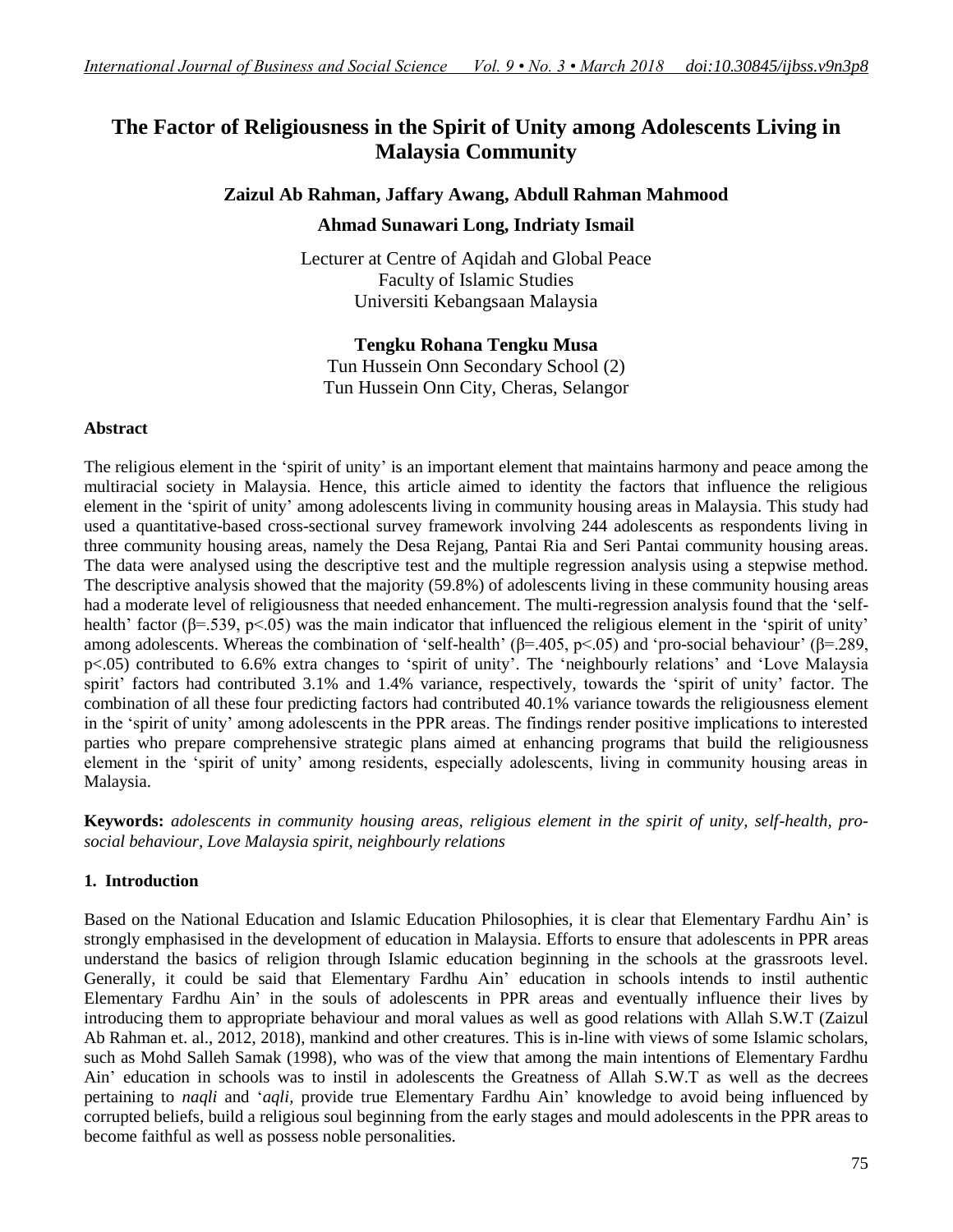According to Said (2000) and pertaining to the purposes of Elementary Fardhu Ain" above, beliefs play an important role in the life of humans by instilling the spirit of faith in their hearts (Zaizul Ab Rahman et. al., 2012, 2018). A human who lives in this world without the element of faith in his heart is misled by the comforts of life on this earth. In reality, Elementary Fardhu Ain" education is very important and according to Sayed Sabiq (2005), who shares this view, instilling Elementary Fardhu Ain" in the minds of humans is the best way of educating the mind so that is has a deep effect on feelings and no power is capable of competing with it. According to Mohd Nasir (1973) in Salam (2003) on views regarding Allah S.W.T, the monotheism of Allah S.W.T, believing in Allah S.W.T and surrendering oneself to Allah S.W.T should be the basis for any form of education provided to generations that undergoing training. Without Elementary Fardhu Ain" education, coming generations would lose the reason and vision to embrace life on earth, while receiving the suffering meted down by Allah S.W.T in the afterlife (Zaizul, 2017). This type of education should be given from early on in life, as suggested by Abdullah Ishak (1995), who stated that Elementary Fardhu Ain" is the basis for an adolescent to be protected by faith and Islam. Without Elementary Fardhu Ain" education an adolescent would neglect his responsibilities, become untrustworthy, indecisive, discourteous and incapable of becoming an example for others (Zaizul Ab Rahman et. al.,2012, 2018). In short, adolescents without Elementary Fardhu Ain" are akin to animals, who lay importance to being self-centred and indulge in basic instincts. It will not be surprising if these adolescents become unworthy characters in the future as their minds are filled with irreligious matters, heretics and a transgressional attitude.

Actually, Elementary Fardhu Ain" education is Islamic Education in schools and is clearly the basis for moulding an adolescent (Zaizul Ab Rahman et. al. ,2012, 2018). It is akin to building a house, in which the foundation must be strong and concrete to ensure the building stands firm. The strength of the foundation guaranties against tremors and is long-lasting. This is similar to understanding the aim of learning beliefs (*aqeedah*), which allows the adolescents in the PPR areas to have a mature mind free from being driven by basic instincts, not moved by heretical matters and sincere in their efforts to worship Allah S.W.T (Zaizul Ab Rahman et. al., 2012, 2018).

### **2. Methodology**

This study used a quantitative cross-sectional survey method. The data were analysed using the descriptive test and the multiple regression analysis using a stepwise method. The data analysis was carried out using the "*Statistical Package for the Social Sciences'* for Windows (*SPSS* for Windows). The following instruments were used in the research:

1. "Spirit of Unity" Scale (SSP*)*: contains 4 questions related to the "spirit of unity" among adolescents. The reliability value for the scale used in this study was high (0.824).

2."Self-Health" Scale (SKD): contains 6 questions related to the health of the adolescent. The reliability value for this scale was 0.736.

3.Pro-social Behaviour" scale (STLP): contains 4 questions related to the support for pro-social behaviour among adolescents. The reliability value for this scale was 0.757.

4."Neighbourly Relations" Scale (SHK): contains 6 questions related to neighbourly relations among adolescents. The reliability value for this scale was 0.762.

5."Love Malaysia Spirit" Scale (SSCM): contains 5 questions related to the "Love Malaysia spirit" among adolescents. The reliability value for this scale was 0.862.

All these questions were built by Fauziah et al. (2017) using a 4-Point Likert scale and the choices were arranged according to suitability, such as (1) completely do not agree, (2) do not agree, (3) agree and (4) completely agree.

#### *a. Various Regression Analyses*

Multiple regression is used to identify changes in one or more factors (independent variables) that contribute to changes in a dependent variable (Chua, 2012). In this study, the multiple regression analysis had used the stepwise method to measure the second objective of the study, which was to determine the factors that influence the "spirit of unity" among adolescents living in PPR areas in Malaysia. According to Diekhoff (1992), the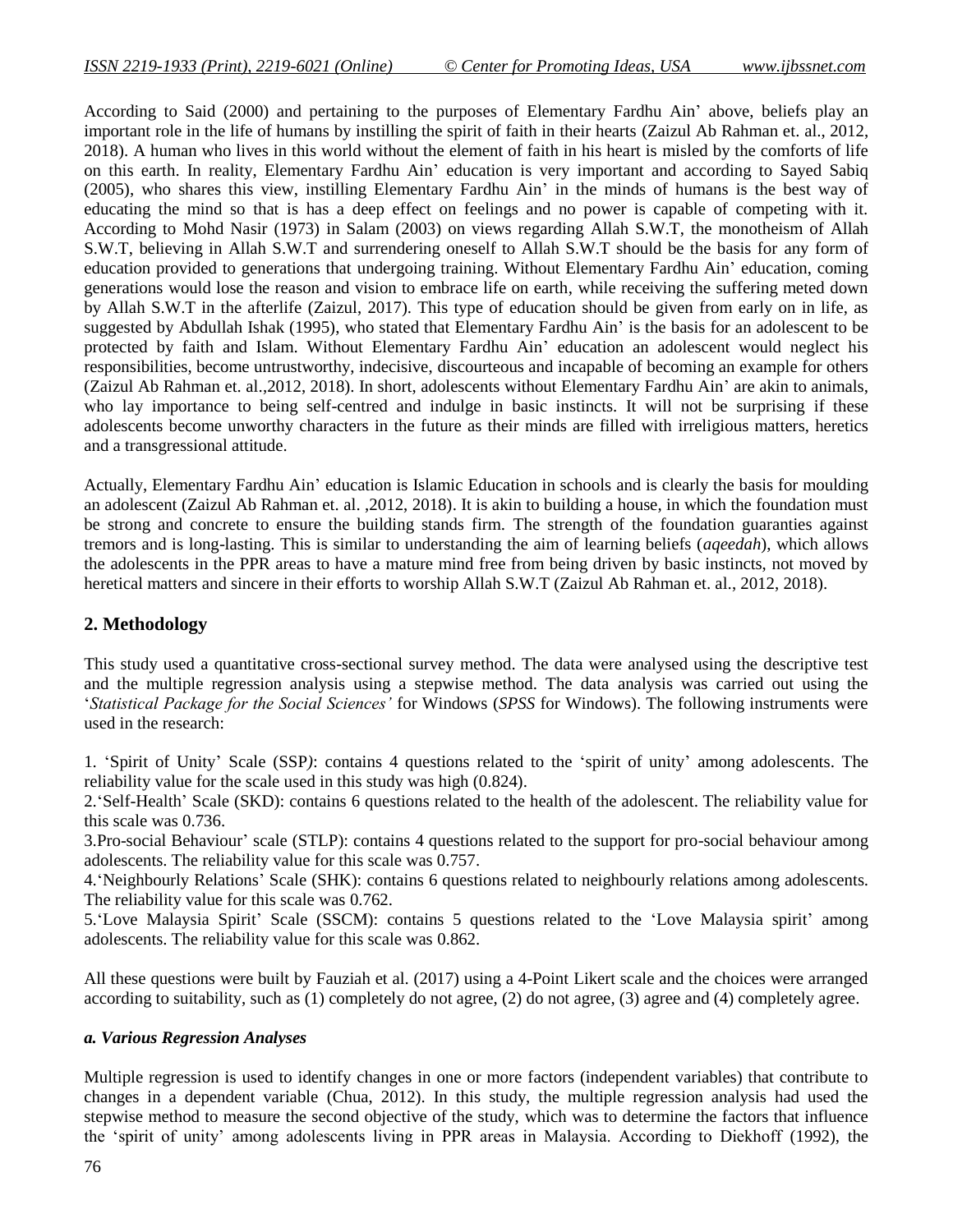*stepwise* method has advantages compared to other multiple regression methods because in this method only the significant predictor variable is applied in the regression. The second advantage is that the stepwise multiple regression avoids the problem of multicollinearity that exist because of the strong correlation between the predictor variables. This correlation is meaningless and creates inaccuracies in the analysis (Diekhoff, 1992). This problem can be overcome by a stepwise multiple regression analysis because the troubling variables will not be applied in the regression.

### *b. Population and Sample of the Study*

The population in this study involved the adolescent community living in community housing areas around the Klang Valley. The Community Housing Project (PPR) is a housing area specially for the lower income group (Kuala Lumpur City Hall, 2005). The adolescent community samples involved in this study comprised 244 adolescents aged between 11-25 years old. The purposive random sampling method was used to select the 244 adolescents with the distribution according to locations, as shown in Table 1 below.

| No. | <b>Location of Study</b>       | <b>Sample</b> |  |
|-----|--------------------------------|---------------|--|
|     | Community Housing, Desa Rejang | 80 persons    |  |
| 2   | Community Housing, Pantai Ria  | 80 persons    |  |
| 3   | Community Housing, Seri Pantai | 84 persons    |  |
|     | <b>Total Sample</b>            | 244 persons   |  |

Table 1: Location and Total Study Samples

#### *c. Questionnaire Collection Process*

The researcher was assisted by a research assistant (RA) during the data collection process in regards to the distribution and collection of data. The research assistant was firstly given some clarification and briefing concerning the data collection method by the researcher. The research team and the research assistant had worked together to carry out the data collection. Distribution of questionnaires was done in stages according to three research locations involved. Since all respondents could read and write, the questionnaire was completed by the respondents themselves while being monitored by the assistant researcher so that they could clarify matters they still did not understand. This method was very suitable, comfortable and facilitated the collection of data at the three research locations.

#### **3. Findings and Discussions**

#### *a. Main factors that influence the religiousness element in the 'spirit of unity' among adolescents in the PPR areas.*

Based on the multiple regression analysis using the stepwise method and a study sample of 244 OKP, the study found four (4) factors that influenced the religiousness element in the "spirit of unity" among adolescents in PPR areas, such as 'self-health', 'pro-social behaviour', 'neighbourly relations' and 'Love Malaysia spirit'.

| Model |                   | R Square | Adjusted R<br>Square | Std. Error of the<br>Estimate |
|-------|-------------------|----------|----------------------|-------------------------------|
|       | .551 <sup>a</sup> | .304     | .301                 | .39754                        |
|       | .646 <sup>b</sup> | .417     | .412                 | .36456                        |
|       | .676 <sup>c</sup> | .457     | .449                 | .35276                        |
|       | $.684^\circ$      |          | 459                  | .34970                        |

#### **Model Summary**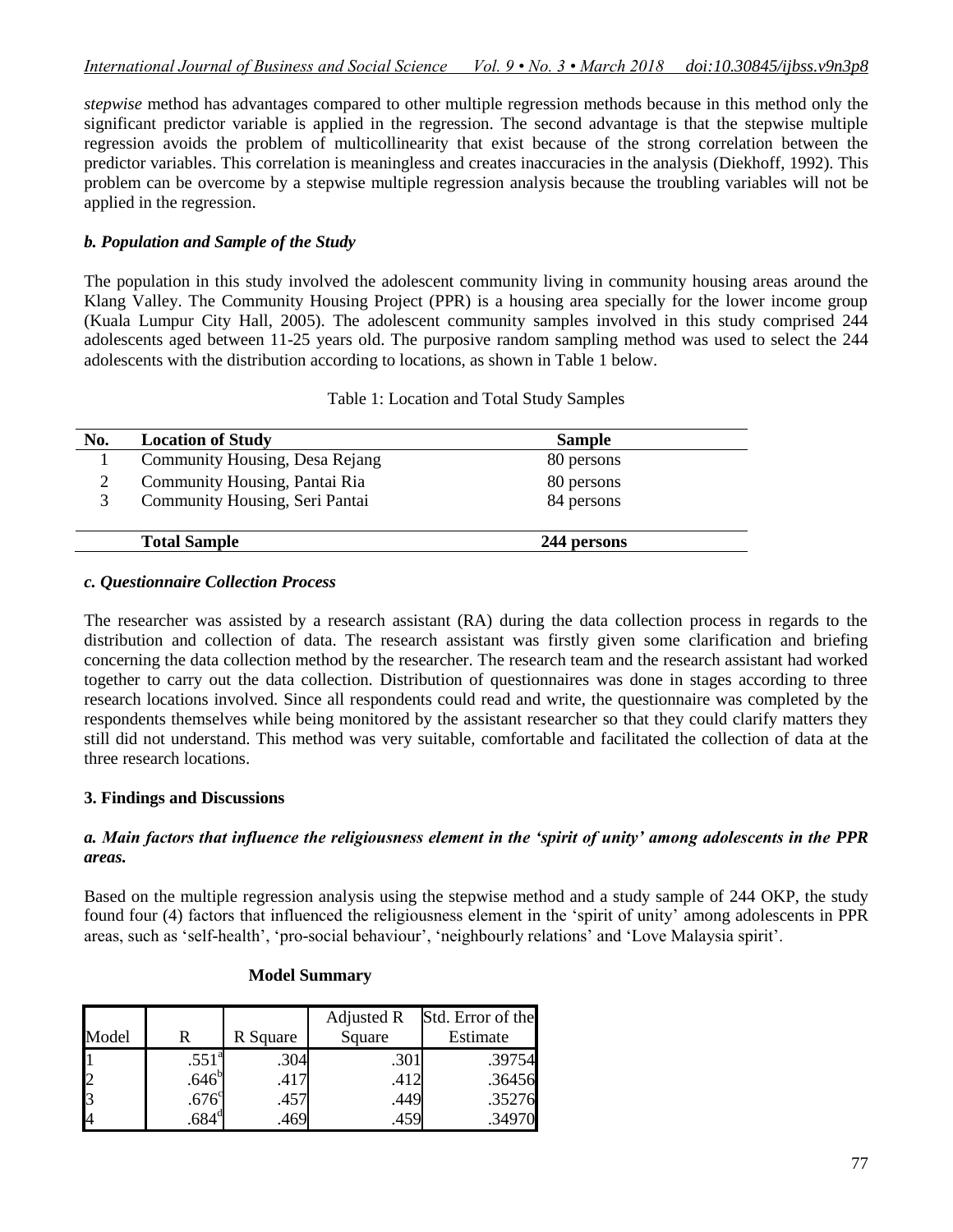a. Dependent Variable: Hub Family

b. Predictors: (Constant), Fardu Ain Knowledge

c. Predictors: (Constant), Fardu Ain Knowledge, Neighbourly Relations

d. Predictors: (Constant), Fardu Ain Knowledge, Neighbourly Relations, Commitment to the School

e. Predictors: (Constant), Fardu Ain Knowledge, Neighbourly Relations, Commitment to the School, Love Malaysia Spirit

| Model |            | Sum of Squares | df  | Mean Square | F      | Sig.              |
|-------|------------|----------------|-----|-------------|--------|-------------------|
|       | Regression | 15.524         |     | 15.524      | 98.226 | .000 <sup>b</sup> |
|       | Residual   | 35.559         | 225 | .158        |        |                   |
|       | Total      | 51.083         | 226 |             |        |                   |
|       | Regression | 21.312         |     | 10.656      | 80.178 | .000 <sup>c</sup> |
|       | Residual   | 29.771         | 224 | .133        |        |                   |
|       | Total      | 51.083         | 226 |             |        |                   |
| ß     | Regression | 23.333         |     | 7.778       | 62.500 | .000 <sup>d</sup> |
|       | Residual   | 27.750         | 223 | .124        |        |                   |
|       | Total      | 51.083         | 226 |             |        |                   |
| 4     | Regression | 23.934         |     | 5.984       | 48.928 | .000 <sup>e</sup> |
|       | Residual   | 27.149         | 222 | .122        |        |                   |
|       | Total      | 51.083         | 226 |             |        |                   |

## **ANOVA<sup>a</sup>**

a. Dependent Variable: Hub Family

b. Predictors: (Constant), Fardu Ain Knowledge

c. Predictors: (Constant), Fardu Ain Knowledge, Neighbourly Relations

d. Predictors: (Constant), Fardu Ain Knowledge, Neighbourly Relations, Commitment to the School

e. Predictors: (Constant), Fardu Ain Knowledge, Neighbourly Relations, Commitment to the School, Love Malaysia Spirit

#### **Coefficients<sup>a</sup>**

|                | Unstandardized Coefficients  |       |            | Standardized<br>Coefficients |        |      |
|----------------|------------------------------|-------|------------|------------------------------|--------|------|
| Model          |                              | B     | Std. Error | Beta                         |        | Sig. |
|                | (Constant)                   | 1.669 | .141       |                              | 11.878 | .000 |
|                | Fardu Ain Knowledge          | .389  | .039       | .551                         | 9.911  | .000 |
| $\overline{c}$ | (Constant)                   | .930  | .171       |                              | 5.448  | .000 |
|                | Fardu Ain Knowledge          | .330  | .037       | .467                         | 8.884  | .000 |
|                | <b>Neighbourly Relations</b> | .347  | .053       | .347                         | 6.600  | .000 |
| l3             | (Constant)                   | .696  | .175       |                              | 3.975  | .000 |
|                | Fardu Ain Knowledge          | .271  | .039       | .385                         | 7.016  | .000 |
|                | Neighbourly Relations        | .296  | .053       | .295                         | 5.627  | .000 |
|                | Commitment to the School     | .192  | .048       | .226                         | 4.029  | .000 |
| 4              | (Constant)                   | .557  | .184       |                              | 3.021  | .003 |
|                | Fardu Ain Knowledge          | .252  | .039       | .357                         | 6.413  | .000 |
|                | Neighbourly Relations        | .259  | .055       | .259                         | 4.747  | .000 |
|                | Commitment to the School     | .174  | .048       | .205                         | 3.631  | .000 |
|                | Love Malaysia Spirit         | .106  | .048       | .125                         | 2.218  | .028 |

a. Dependent Variable: Family Relations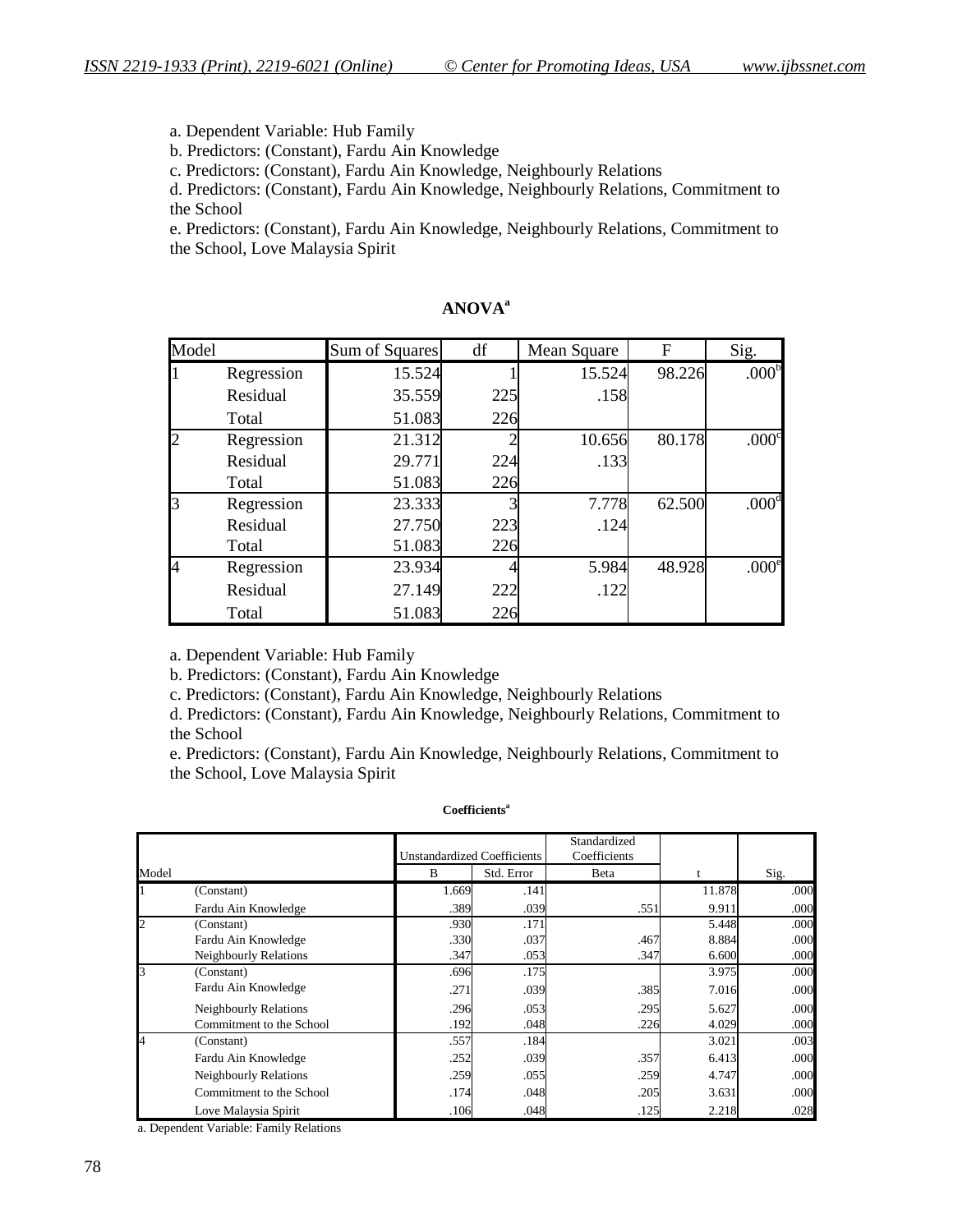

Figure 1: Factors that influence the religiousness element in the 'spirit of unity' among adolescents living in the PPR areas.

**b. Relations between 'knowledge in fardu ain' and 'pro-social behaviour' among adolescents in PPR areas:** The analysis showed that there was a weak but significant relationship between 'knowledge in fardu ain'  $(r=405,$ p<0.01) and 'pro-social behaviour' among adolescents living the PPR areas. This result indicates that the "knowledge in fardu ain" factor is related to the "pro-social behaviour" among adolescents in PPR areas.

**c. Relations between 'knowledge in fardu ain' and 'spirit of unity' among adolescents living in the PPR area:** The findings showed a weak but significant relationship between 'knowledge in fardu ain' (r=.296, p<0.01) and "spirit of unity" among adolescents living in PPR areas. This result indicates that the "knowledge in fardu ain" factor is related to the 'unity' among adolescents in PPR areas.

**d. Relations between 'knowledge in fardu ain' and 'Love Malaysia spirit' among adolescents in PPR areas:** The analysis of the results showed that there was a weak but significant relationship between "knowledge in fardu ain' (r=.359, p>0.01) and 'Love Malaysia spirit' among adolescents in PPR areas. This result indicates that the "knowledge in fardu ain" factor is related to "Love Malaysia spirit" among adolescents in PPR areas.

**e. Relations between 'knowledge in fardu ain' and 'self-health' among adolescents in PPR areas:** The analysis of the results showed that there was a weak but significant relationship between "knowledge in fardu ain" (r=.366, p<0.01) and "self-health" among adolescents in PPR areas. This result indicates that the "knowledge in fardu ain' factor is related to 'self-health' among adolescents in PPR areas.

**f. Relations between 'knowledge in fardu ain' and 'sexual health' among adolescents in PPR areas:** The analysis of the results showed that there were no weak but significant relations between "knowledge in fardu ain"  $(r=-.147, p<0.05)$  and 'sexual health' among adolescents in PPR areas. This result indicates that the 'knowledge in fardu ain' factor is not related to 'sexual health' among adolescents in PPR areas.

## **4. Conclusion**

As a conclusion, this study has shown that efforts by interested parties to enhance the "spirit of unity" among adolescents living in the PPR areas needs to be initiated. This is because the study showed that the "spirit of unity" among these adolescents was at a moderate level. This study suggested that the four aspects should be emphasised by interested parties by developing programs for the younger generation that could help elevate the "spirit of unity' among these adolescents. These programs should be able to enhance the adolescent's health (self-health), develop pro-social behaviour, increase neighbourly relations among adolescents and strengthen the "Love Malaysia spirit' among adolescents living in PPR areas in Malaysia. This is because the results of the analysis